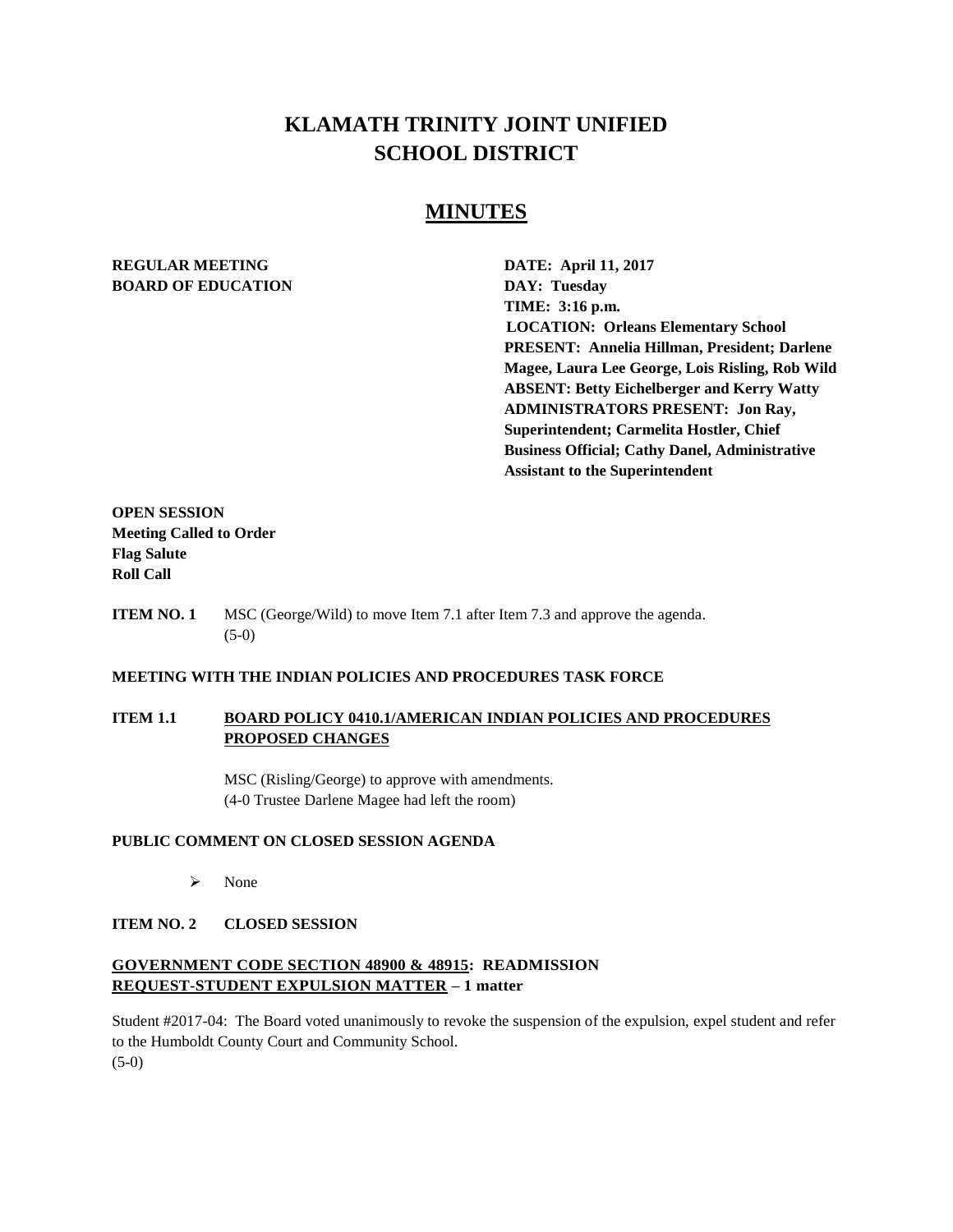MIN 4/11/17 Page 2

# **With respect to every item of business discussed in closed session pursuant to Government Code Section 54957:**

# **EMPLOYMENT OF PUBLIC EMPLOYEES: Government Code Section 54957**

- > To hire Chester O'Neal as a district wide School Psychologist
- $\triangleright$  To approve the leave of absence request from a certificated teacher at Hoopa Elementary School  $(5-0)$
- $\triangleright$  Superintendent Evaluation
- > Superintendent Contract

### **STIPENDS**

To hire Margaret Peters as the ASB Advisor at Hoopa Elementary School

# VOLUNTEER COACHING

To approve Chenone Blake as a volunteer Softball Coach at Hoopa Valley High School

*All hires were approved by one motion. (5-0)*

**GOVERNMENT CODE SECTION 54957**: Public Employee discipline, dismissal, release, non re-election, acceptance of the resignation of, or other action which otherwise affects the employment status of a public employee.

*The Superintendent has released a probationary classified employee during the probation period.* 

GOVERNMENT CODE SECITON 54956.9 Conference with Legal Counsel – Anticipated Litigation: Under Government Code sections 54956.9(d)(2), the Klamath Trinity Joint Unified Board of Trustees hereby provides public notice that it may meet in Closed Session to decide whether there is significant exposure to litigation, and to consider and act in connection with matters for which there is a significant exposure to litigation. Under Government Code sections 54956.9, the Klamath Trinity Joint Unified Board of Trustees hereby provides public notice that it may meet in Closed Session to decide to initiate litigation and to consider and act in connection with litigation it has decided to initiate Conference with Legal Counsel – Anticipated Litigation: Significant exposure to Litigation.

*Pending Litigation, Liability Claim, BCA claim against KTJUSD: The Board voted unanimously to deny the claim.*

GOVERNMENT CODE SECTIONS 6549.1(d) AND 54957.6 CONFERENCE WITH LABOR NEGOTIATOR Agency Negotiator: Jon Ray, Superintendent, Employee Organizations: Klamath Trinity Teachers Association (KTTA); California School Employees Association, Chapter 347 (CSEA); Unrepresented Employees. CONFERENCE WITH DISTRICT NEGOTIATOR:

# **RETURN TO OPEN SESSION** 6:17 **p.m.**

# **ITEM NO. 3 ANNOUNCEMENT OF ACTIONS TAKEN IN CLOSED SESSION WHICH ARE REQUIRED TO BE ANNOUNCED**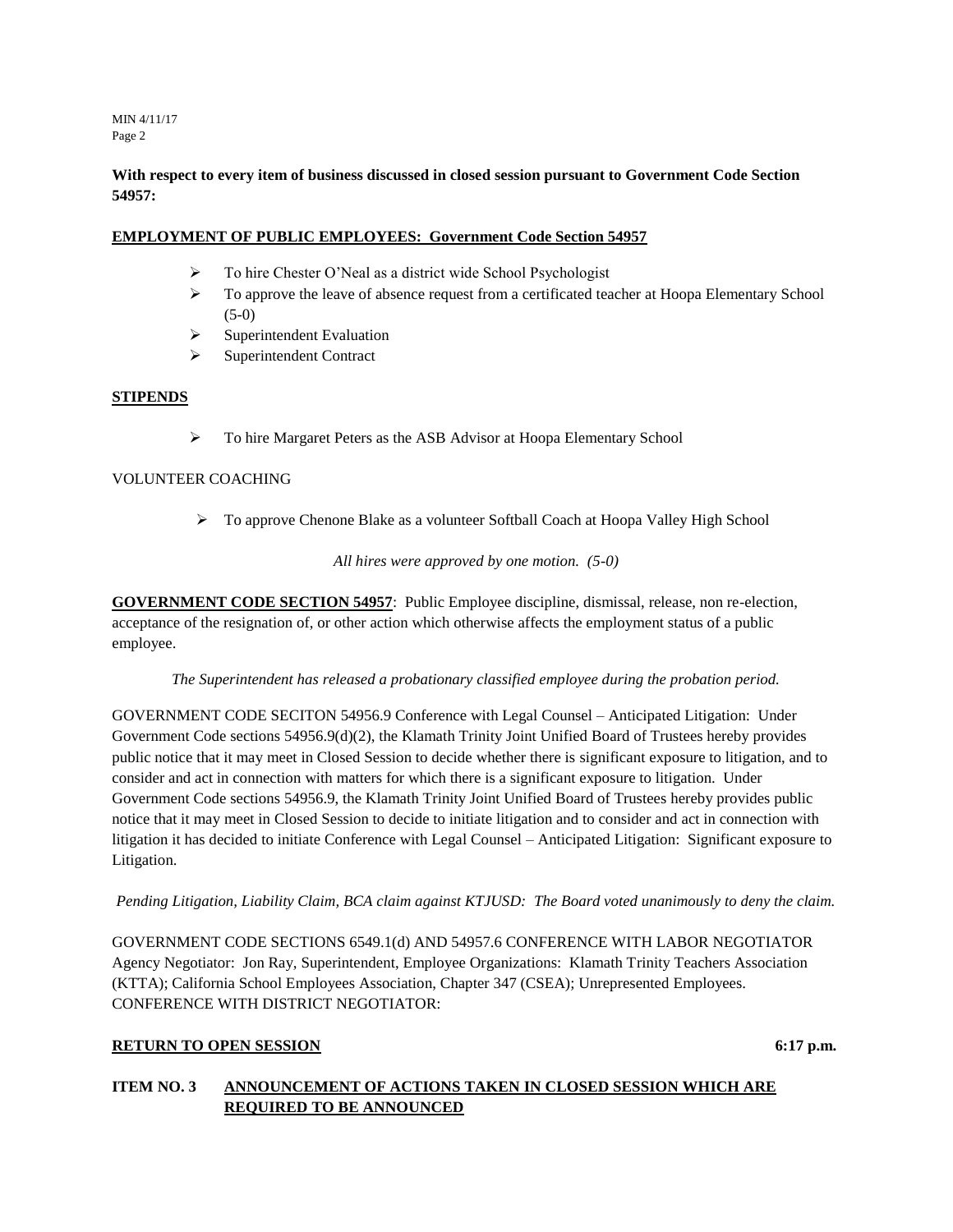MIN 4/11/17 Page 3

# **ITEM NO. 4 PUBLIC COMMENT AND COMMUNICATION ON NON-AGENDAT ITEMS: TO INCLUDE INDIAN POLICIES AND PROCEDURES**

- Gina from Meteor Education-introduction
- > Teresa Cyr-Fish Fair

#### **ITEM NO. 5 CONSENT AGENDA**

MSC (Wild/George) to approve the consent agenda. (5-0)

#### **5.1 MINUTES OF PREVIOUS MEETING**

Regular Meeting – March 21, 2017 Special Meeting – April 3, 2017

# **5.2 BILLS AND WARRANTS REPORT**

Total for the month of February: \$9,196,074.10 Total for the month of March: \$1,893,030.31

### **5.3 FOURTH QUARTER WILLIAMS COMPLAINT REPORT**

The Board approved the Williams Complaint Report for the first quarter. No complaints were filed.

#### **5.4 OVERNIGHT FIELD TRIP**

The Board approved the field trip for the Hoopa High Science Department to the Physics Science and Math Days at Great America on May 12, 2017.

The Board approved the field trip for the Hoopa High yearbook and digital phone classes to attend the Academy of Sciences & Natural History museum in San Francisco on May 17-18.

The Board approved Hoopa Elementary School's  $8<sup>th</sup>$  grade class trip date change from May 30-June 2 to May 15- May 18.

#### **5.5 OUT OF STATE FIELD TRIP**

The Board approved the 15<sup>th</sup> Annual Salmon Relay Run field trip to Klamath Falls, Oregon on May 26-29, 2017.

The Board approved the out of state travel request for Dustin Rossman to attend Time to Teach training in Las Vegas on April 26-30.

#### **ITEM NO. 6 DISTRICT REPORTS**

**6.1** Board Presentation-Mid-Klamath Watershed Council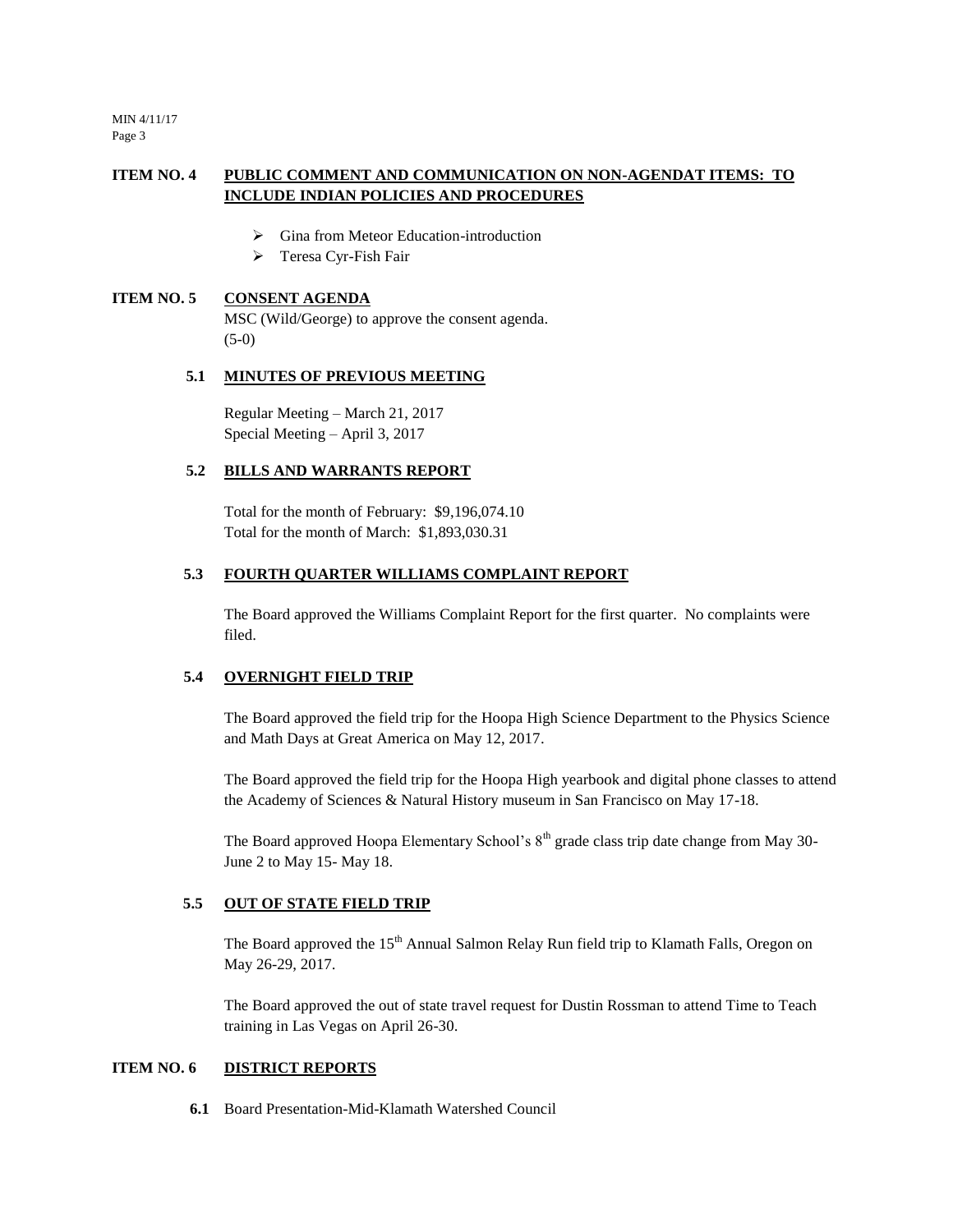- **6.2** Hoopa Elementary History Day Presentation-McKenna Stephens and Danielle Frank performed their History Day presentation that they will be presenting at the History Day competition in Sacramento.
- **6.3** Indian Education Director's Report-No report.
- **6.4** Construction Update-Phase III-Weitchpec Elementary has been gutted but saved bathrooms. Construction on Orleans & Weitchpec may start in May. Working on the bid for the generator building at Jack Norton generator. Reported the drill at Hoopa High was only able to do down 13 feet, but have to go 50 feet. Hoopa Elementary drain spouts by the Learning Center have to be redone. Just received the redesign for the Hoopa High Admin building and bids should be in today. The Band room has to be torn down. Abatement at Trinity Valley is happening now.
- **6.5** Student Board Member Report**-**No report
- **6.6** Special Education Report**-**No report
- **6.7** Hoopa Elementary School Report-Deferred to the student presentation.
- **6.8** Captain John Continuation School Report-Report was handed out.
- **6.9** Hoopa Valley High School Report-Reported attending the Apple Conference in Dallas and spent 3 days with Apple administration. Students are doing video casts, one student has finished his 2<sup>nd</sup> E Book. Issues are coming up with students taking care of the IPads.
- **6.10** Trinity Valley Elementary School Report-Three classes moved into the new classrooms and moved the library into a classroom and will be moving into the office tomorrow. Students are excited. Discipline has been taking a lot of time, working with other ways to address the discipline difficulties.
- **6.11** Orleans and Jack Norton School Reports-Orleans is grateful for all of the programs that are offered in their community for students. The Jack Norton generator is all cleaned up and Tom Horn has done an good job keeping it running. Colby Smart was present for some professional development.
- **6.12** Employee Group Reports-Looking forward to negotiations on April  $24<sup>th</sup>$ .

#### **ITEM NO. 7 ITEMS FOR BOARD ACTION**

# **7.2 PUBLIC HEARING-RATIFICATION OF AGREEMENT WITH ADMINSTRATIVE & CLASSIFIED CONFIDENTIAL/MANGEMENT STAFF**

Opening of public hearing: 7:17 p.m. Comment period: None Closing of public hearing: 7:18 p.m.

# **7.3 PUBLIC DISCLOSURE AND RATIFICATION OF COLLECTIVE BARGAINING AGREEMENT-ADMINISTRATIVE & CLASSIFIED CONFIDENTIAL/MANAGEMENT**

MSC (Wild/George) to approve a 2% raise and to raise the health and welfare cap to \$1,220.00 for the Administrative, Classified Management and Confidential employees, retroactive to July 1, 2016. (5-0)

#### **7.1 SUPERINTENDENT CONTRACT**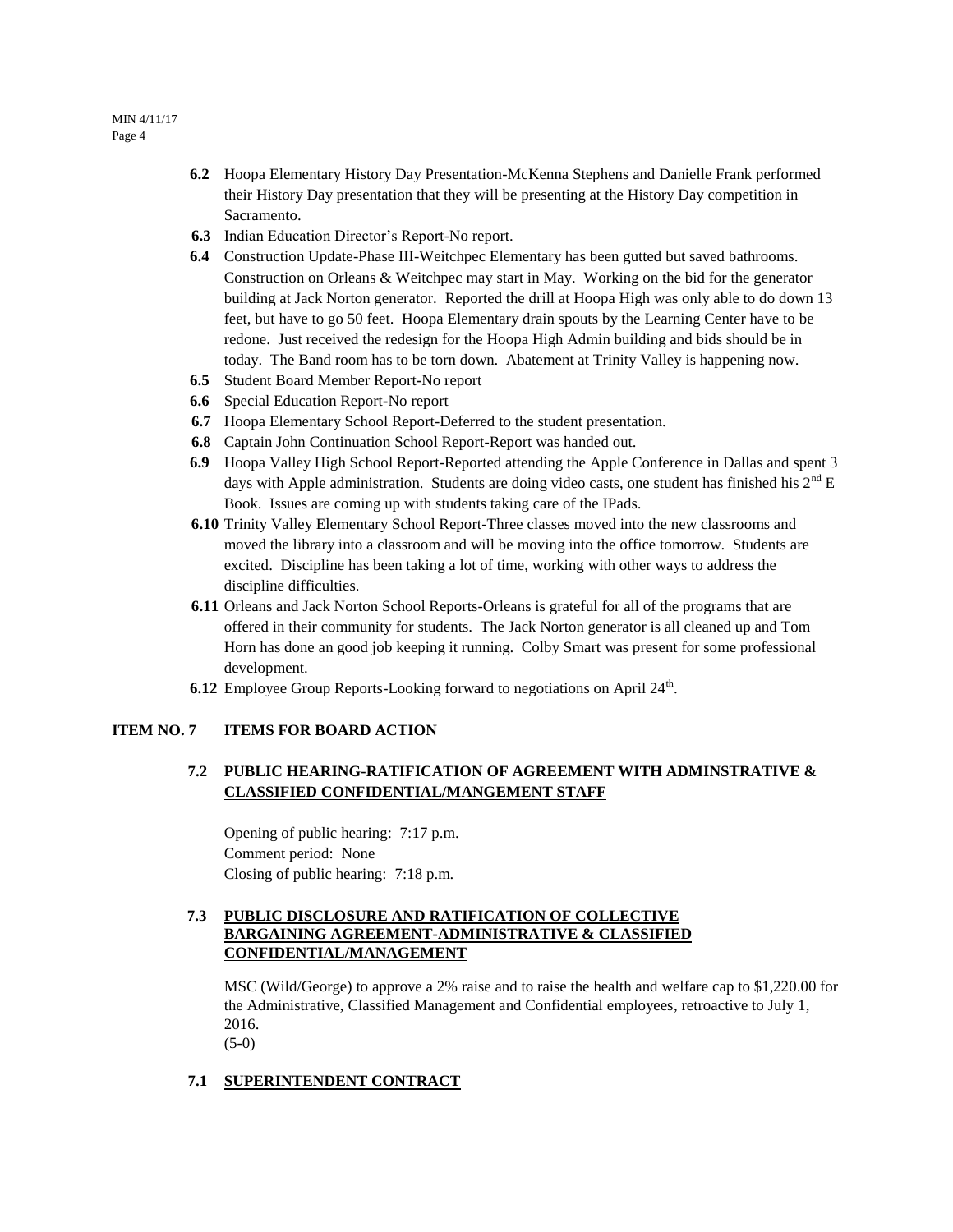MSC (George/Wild) to approve the Employment Contract between the District and Mr. Ray that is recommended for our adoption begins on July 1, 2017 and ends on June 30, 2020. The contract sets Mr. Ray's compensation at \$139,320.88 per year for the first year and includes a 3% per year increase each year thereafter. Mr. Ray will receive the same health and welfare benefits as other certificated employees. He will receive a \$200 per month stipend for professional association fees and technology. He will also receive up to 20 days of vacation annually and may choose to be paid up to 5 vacation days each quarter. Finally, he will receive 12 sick days per year. (5-0)

# **7.4 MEMORANDUM OF UNDERSTANDING WITH IMPERIAL COUNTY OFFICE OF EDUCATION**

MSC (Wild/Magee) to approve the MOU with Imperial County Office of Education regarding implementation of the Broadband Infrastructure Improvement Grant Program. (5-0)

# **7.5 QUOTE FROM METEOR CONNECTING THE DOTS-WEITCHPEC ELEMENTARY SCHOOL**

MSC (Magee/Risling) approved the quote in the amount of \$37,606.72 for furniture for the new classrooms.

 $(5-0)$ 

# **7.6 PURCHASE OF CHARIOT AUTO SCRUBBERS FOR THE CUSTODIAL DEPARTMENT**

MSC (Wild/Magee) to approved purchasing two Chariot auto scrubbers in the amount of \$22,116.19 for Trinity Valley & Orleans Elementary Schools. (5-0)

# **7.7 MEMORANDUM OF UNDERSTANDING BETWEEN KTJUSD AND BURNT RANCH ELEMENTARY SCHOOL**

MSC (Wild/George) approved the MOU to establish a working relationship regarding issues arising from the condition of various facilities at Burnt Ranch Elementary School.  $(5-0)$ 

# **7.8 MEMORANDUM OF UNDERSTANDING BETWEEN KTJUSD AND MOUNTAIN VALLEY UNIFIED SCHOOL DISTRICT**

MSC (George/Magee) approved the MOU to establish a working relationship regarding issues arising from the condition of various facilities at Mountain Valley Unified School District. (5-0)

# **7.9 BUS DRIVER JOB DESCRIPTION-REVISIONS**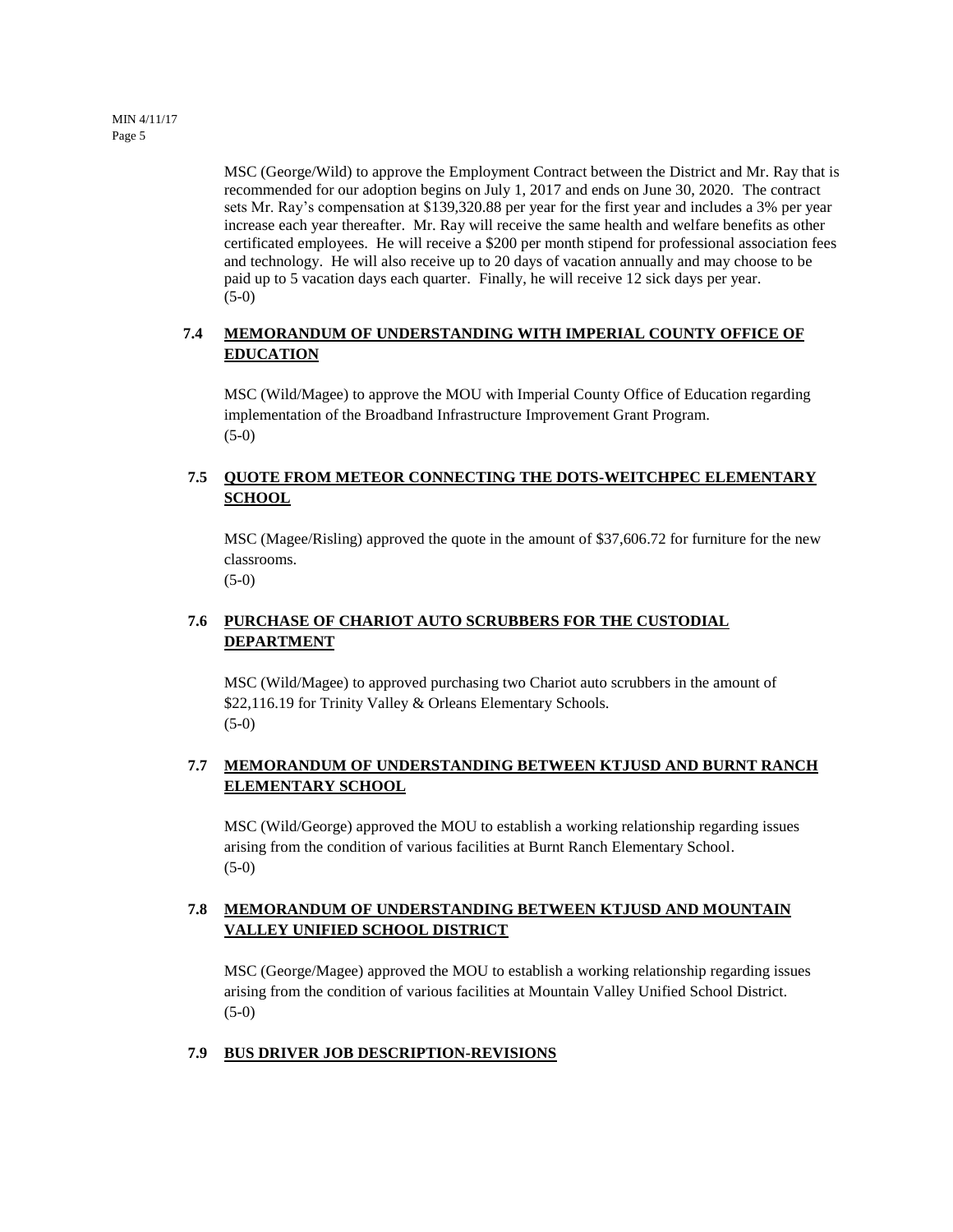MSC (Risling/Magee) approved the revisions to the Bus Driver job description and added language to include passage of the fingerprint clearance and drug testing required. (5-0)

# **7.10 MCCUEN CONSTRUCTION, INC. CHANGE ORDERS FOR HOOPA VALLEY ELEMENTARY SCHOOL-PHASE 2**

MSC (Wild/Hillman) approved the change orders in the amount of \$8,882.20. (5-0)

# **7.11 MCCUEN CONSTRUCTION, INC. CHANGE ORDERS FOR HOOPA VALLEY SITE PROJECT-PHASE 2**

MSC (Magee/Risling) approved the change orders in the amount of \$49,422.24. (5-0)

# **7.12 MCCUEN CONSTRUCTION, INC. CHANGE ORDERS FOR HOOPA VALLEY HIGH SCHOOL-PHASE 2 INCREMENT 2**

MSC (George/Wild) approved the change orders in the amount of \$37,789.08.  $(5-0)$ 

# **7.13 MCCUEN CONSTRUCTION, INC. CHANGE ORDERS FOR JACK NORTON ELEMENTARY SCHOOL-PHASE 2**

MSC (Magee/Risling) approved the change orders in the amount of \$8,384.32. (5-0)

### **7.14 MCCUEN CONSTRUCTION, INC. CREDIT FOR ORLEANS ELEMENTARY SCHOOL-PHASE 2**

MSC (George/Wild) approved the credit in the amount of \$197,989.37. (5-0)

### **7.15 MCCUEN CONSTRUCTION, INC. CHANGE ORDERS FOR TRINITY VALLEY ELEMENTARY SCHOOL-PHASE 2 INCREMENT 1**

MSC (Risling/Wild) approved the change orders in the amount of \$13,720.99. (5-0)

### **7.16 MCCUEN CONSTRUCTION, INC. CHANGE ORDERS FOR TRINITY VALLEY ELEMENTARY SCHOOL-PHASE 2 INCREMENT 2**

MSC (Magee/George) approved the change orders in the amount of \$117,489.91. (5-0)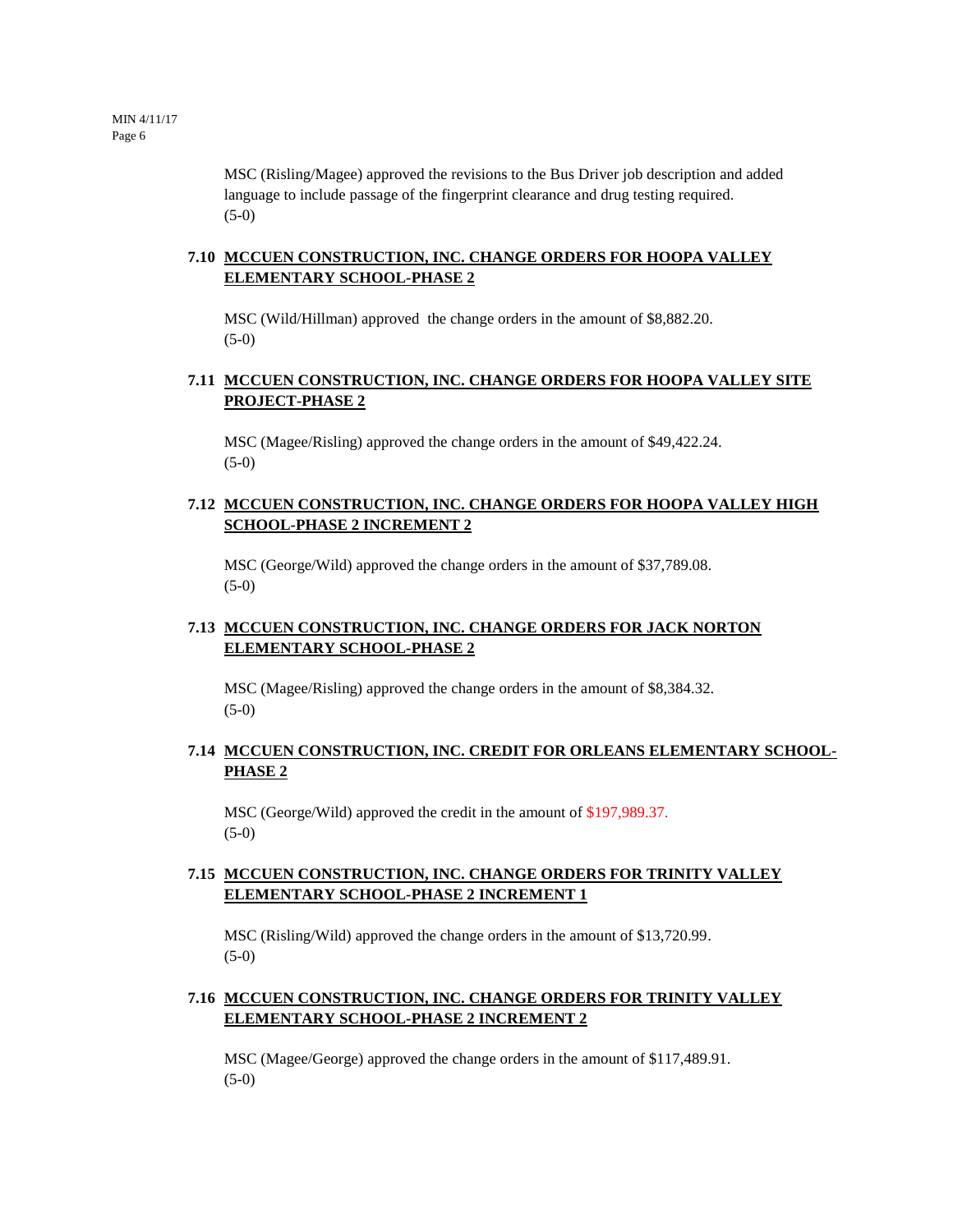# **7.17 QUOTE FROM NORTHSTATE BLINDS AND DRAPERIES PROPOSAL FOR TRINITY VALLEY ELEMENTARY SCHOOL-PHASE 2 INCREMENT 2**

MSC (Wild/Hillman) approved the quote for window coverings in the amount of \$1,520.00 for in the administration building. (5-0)

## **7.18 ASBESTOS SCIENCE TECHNOLOGIES, INC. INVOICE FOR TRINITY VALLEY ELEMENTARY SCHOOL-PHASE 2 INCREMENT 2**

MSC (Magee/George) approved the invoice in the amount of \$5,785.91 for asbestos removal and sampling.

(5-0)

.

.

.

.

.

# **7.19 WIKE RESTORATION CHANGE ORDERS FOR TRINITY VALLEY ELEMENTARY SCHOOL-PHASE 2**

MSC (Risling/Wild) approved the change orders in the amount of \$196,391.60 for the removal of lead, concrete and asbestos. (5-0)

### **7.20 WIKE RESTORATION CHANGE ORDERS FOR HOOPA VALLEY HIGH SCHOOL-PHASE 1 INCREMENT 1, GYM WINDOWS**

MSC (George/Magee) approved the change orders in the amount of \$59,181.60 for lead abatement of the gym windows. (5-0)

# **7.21 WIKE RESTORATION CHANGE ORDERS FOR HOOPA VALLEY HIGH SCHOOL-PHASE 2 INCREMENT 1 CAFETERIA/KITCHEN**

MSC (Wild/George) approved the change orders in the amount of \$135,555.26 for the abatement of the cafeteria and kitchen. (5-0)

# **7.22 WIKE RESTORATION CHANGE ORDERS FOR HOOPA VALLEY HIGH SCHOOL-PHASE 2 INCREMENT 2-ADMINISTRATION AND CLASSROOM BUILDINGS**

MSC (Risling/Magee) approved the change orders in the amount of \$123,634.38 for the abatement of the administration offices and classrooms.  $(5-0)$ 

# **7.23 WIKE RESTORATION CHANGE ORDERS FOR JACK NORTON ELEMENTARY SCHOOL-PHASE 2**

MSC (Magee/Wild) approved the change orders in the amount of \$44,734.45 for abatement. (5-0)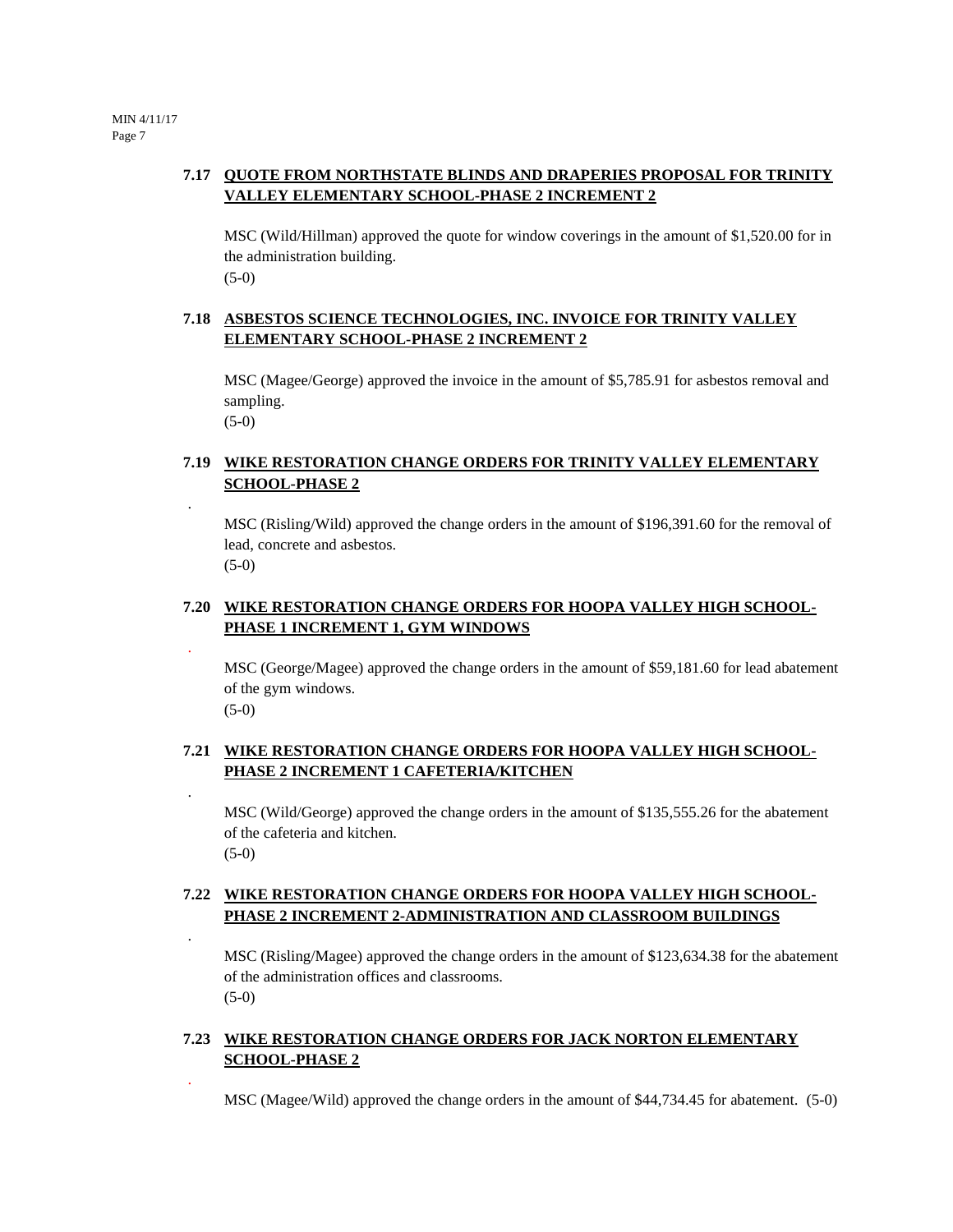# **7.24 WORLD TELECOM & SURVEILLANCE INC.-DATA CHANGE ORDER INVOICES PHASE 2 PROJECTS**

MSC (Wild/Hillman) the Board approved the following invoices for data change orders: Hoopa Elementary School \$3,432.36 Orleans Elementary School \$382.50 Trinity Valley Elementary School \$18,693.64 Trinity Valley Elementary School \$285.00 Trinity Valley Elementary School \$7,997.58 TOTAL: \$30,791.08 (5-0)

# **7.25 WORLD TELECOM & SURVEILLANCE INC. CHANGE ORDERS PHASE 1 & PHASE 2 PROJECTS**

MSc (Magee/George) approved the invoices for intercom clocks and clock bells for: Jack Norton Elementary School \$1,363.88 for clock bell Hoopa Valley High School \$1,118.33 for exterior speaker TOTAL: \$2,482.21 (5-0)

# **7.26 WORLD TELECOM & SURVEILLANCE INC-TRINITY VALLEY ELEMENTARY SCHOOL-PHASE 2 INCREMENT 2**

MSC (George/Magee) approved the quote in the amount of \$7,997.58 for AiPhone Intercom, MDF racks and trays. (5-0)

#### **7.27 NON APPROVED ITEMS**

MSC (Risling/George) approved a performance agreement for the Science Fair Coordinator and expenditure order, totaling \$956.42 that were not pre-approved at the District level but at was approved at the site level. (5-0)

#### **7.28 NON APPROVED ITEMS**

MSC (George/Wild) to approve two invoices from Continental Athletic Supply for football helmet and shoulder pad certification totaling \$9,125.12 that were not pre-approved at the District level. One invoice was from the prior year with another invoice from the present year. (5-0)

#### **7.29 REVISIONS TO BP/AR UNIFORM COMPLAINT PROCEDURES**

No action taken.Will present at the May meeting.

#### **ITEM NO. 8 NON ACTION/INFORMATION ITEMS**